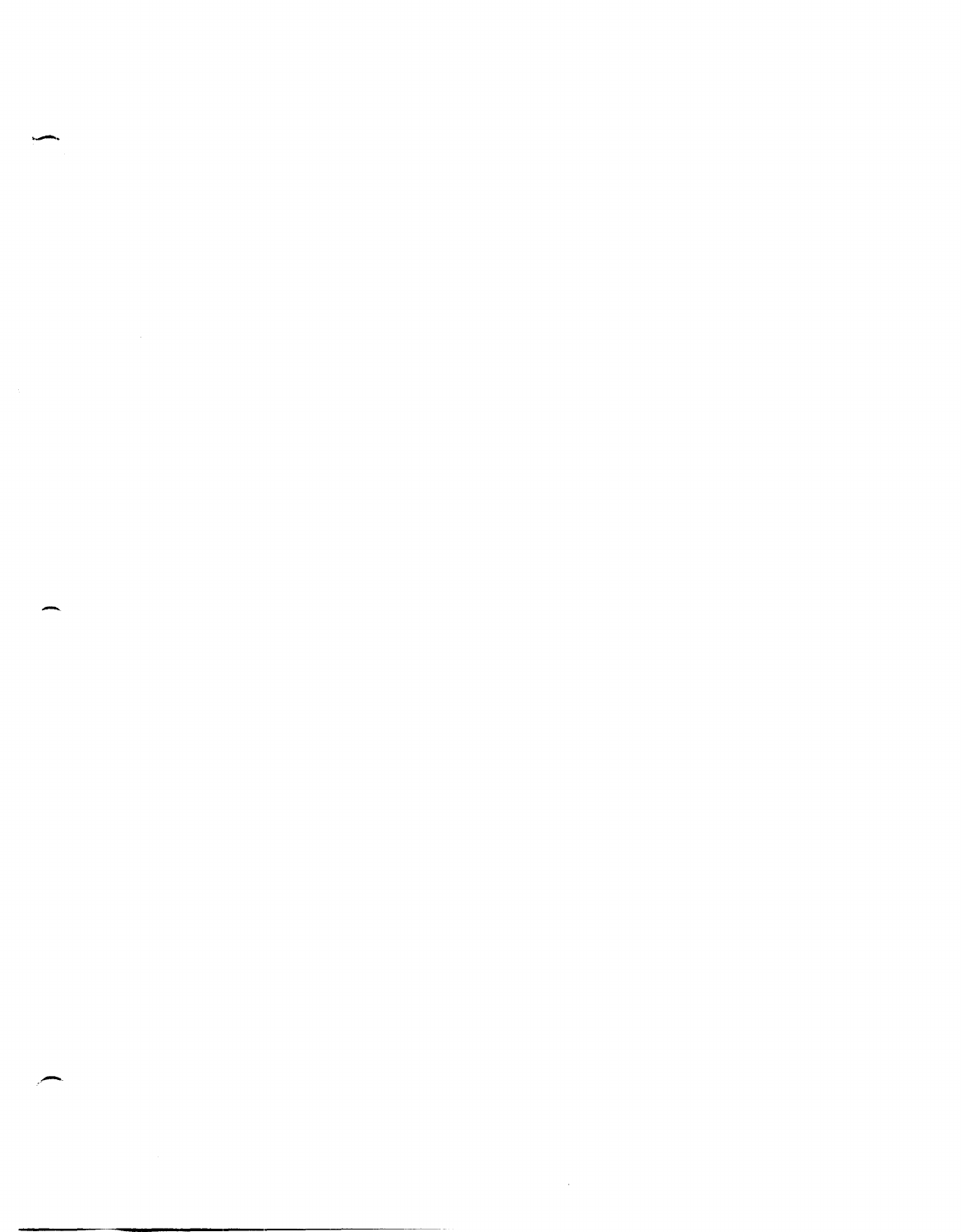# A Critical Observation and Discussion of a Common Educational Practice: Timed Multiplication Tests

An Honors Thesis (HONRS 499)

by

Trina A. Edgar

Dr. Krystina K. Leganza

Kuptua K. Legaya

**Ball State University** 

Muncie, Indiana

October 1998

May 8, 1999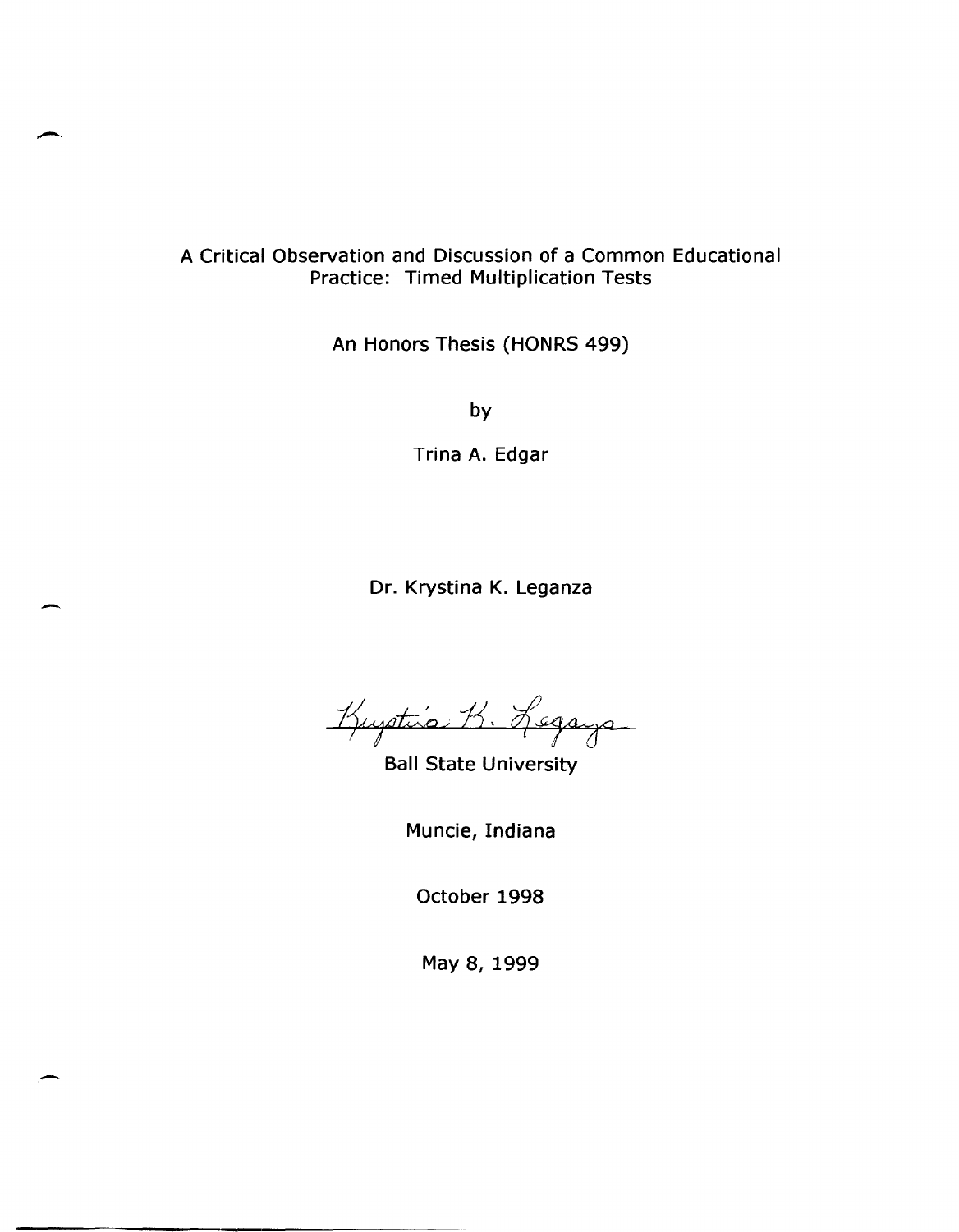$S_{\rho}$ Coll  $The <sub>15</sub>$ LD  $2489$  $\cdot$   $\cdot$  4 *.£3/.1* 

-

-

 $\overline{1998}$  Edgar 1

In our society, individuals first encounter mathematics at a very young age. In lower elementary school, we begin with addition and subtraction. We then progress to multiplication. As we venture through our studies, we form opinions about the subjects. The Third International Mathematics and Science Study (TIMSS) revealed that by the twelfth grade, American students are greatly lagging in the areas of mathematics and science compared to other industrialized nations (Pursuing Excellence). Thus, as a society, we must concern ourselves with improving our international standing. An appropriate location to begin observing mathematics is at the elementary level. A common practice at this level is the timed multiplication test. One must decide whether timed multiplication tests actually test the desired concept in a valid manner without gender biases.

In order to explore the impact of timed multiplication tests, an informal study of 18 third and fourth grade students and three teachers in a small Midwestern school was conducted. The sample of students was 44% male and 56% female. Almost 40% of the students reported that math was their least favorite subject. A majority of that 40% were female. Webster's New World Dictionary defines multiplication as "the process of finding the quantity obtained by repeating a specified quantity a specified number of times" (Guralnik 395). However, different ways of explaining multiplication exist. One way is simply as repeated addition, for example, three times four is simply four, plus four, plus four, which equals twelve. Eighty-three percent of the students described multiplication in this manner, including the students who described multiplication using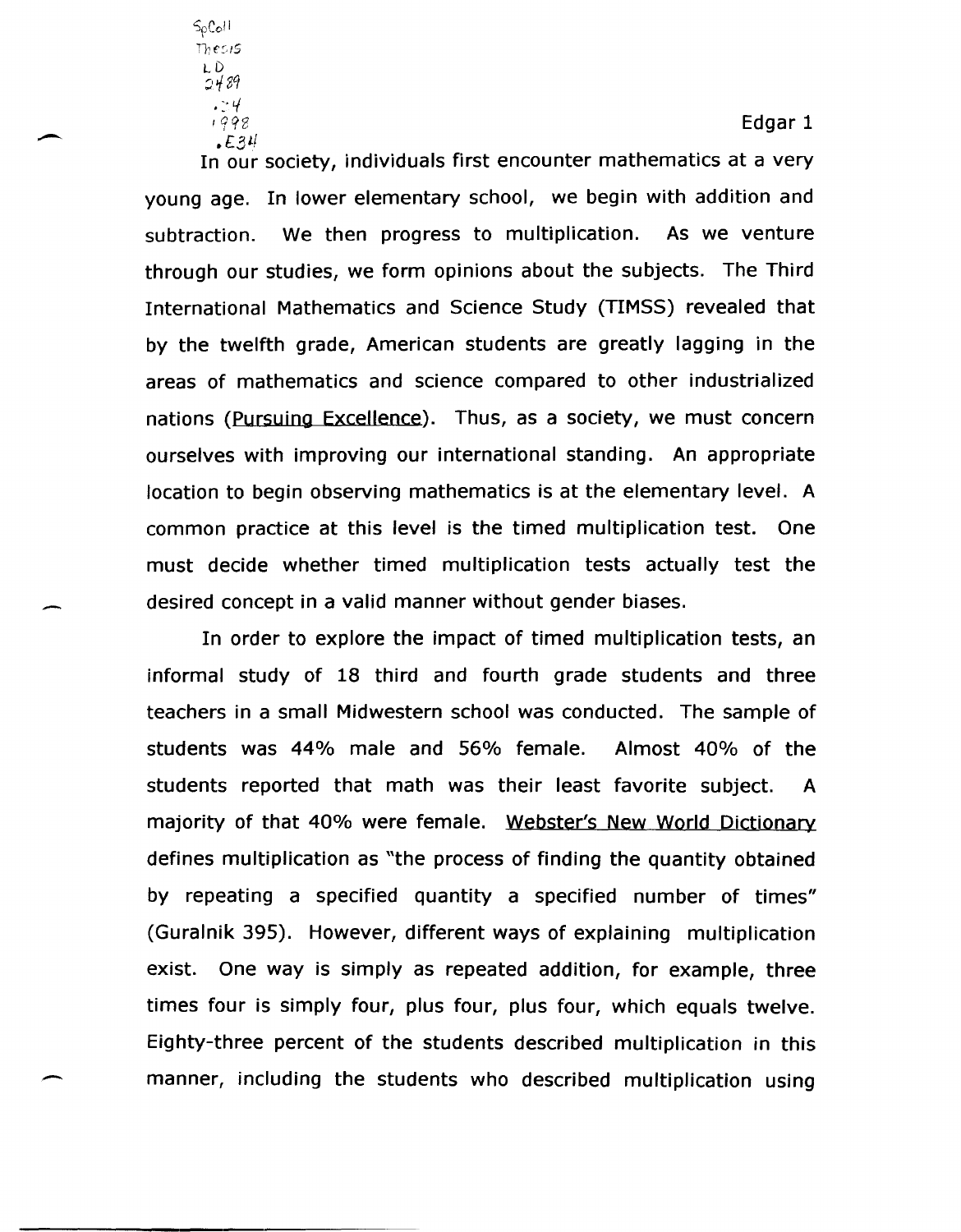## Edgar 2

groups. For the previous example, " $3 \times 4$ " could be explained as "three groups of four items," still 12. The remaining 17% of the students could not answer the question, "What is multiplication?" The teachers had similar definitions of multiplication. One teacher explained, "multiplication is shortened addition." Another expressed that, "multiplication is a way for students, or people in general, to find the answer to a problem where multiple groups of what you have are needed." The last said, "it is repeated addition, a pattern of addition."

All three teachers use some version of a timed test. However, they all begin by using manipulatives such as counters and groups to introduce the concept. They then explained that eventually, they "use timed tests to check computational skills." One teacher asks the students to answer the question, "What is multiplication?" using words or pictures and the students' written responses are kept in individual portfolios. She then uses timed tests "just for fun." Another teacher asks the students to individually explain multiplication as if she does not "know anything." She then tests the students individually by showing them flash cards and tapping her foot as a timer.

The teachers attempted to test in "the least painful way," as one teacher explained. Another clarified that, "I try not to make them (timed multiplication tests) traumatic. I try to make it positive." However, when discussing timed tests, 56% of the students offered negative responses about timed tests, for example, they felt "nervous" or "scared". Of the 28% that offered positive comments, they were all related to performance. For example, one student said, "It makes me feel good when 1 get my personal best." However, he

.-

-.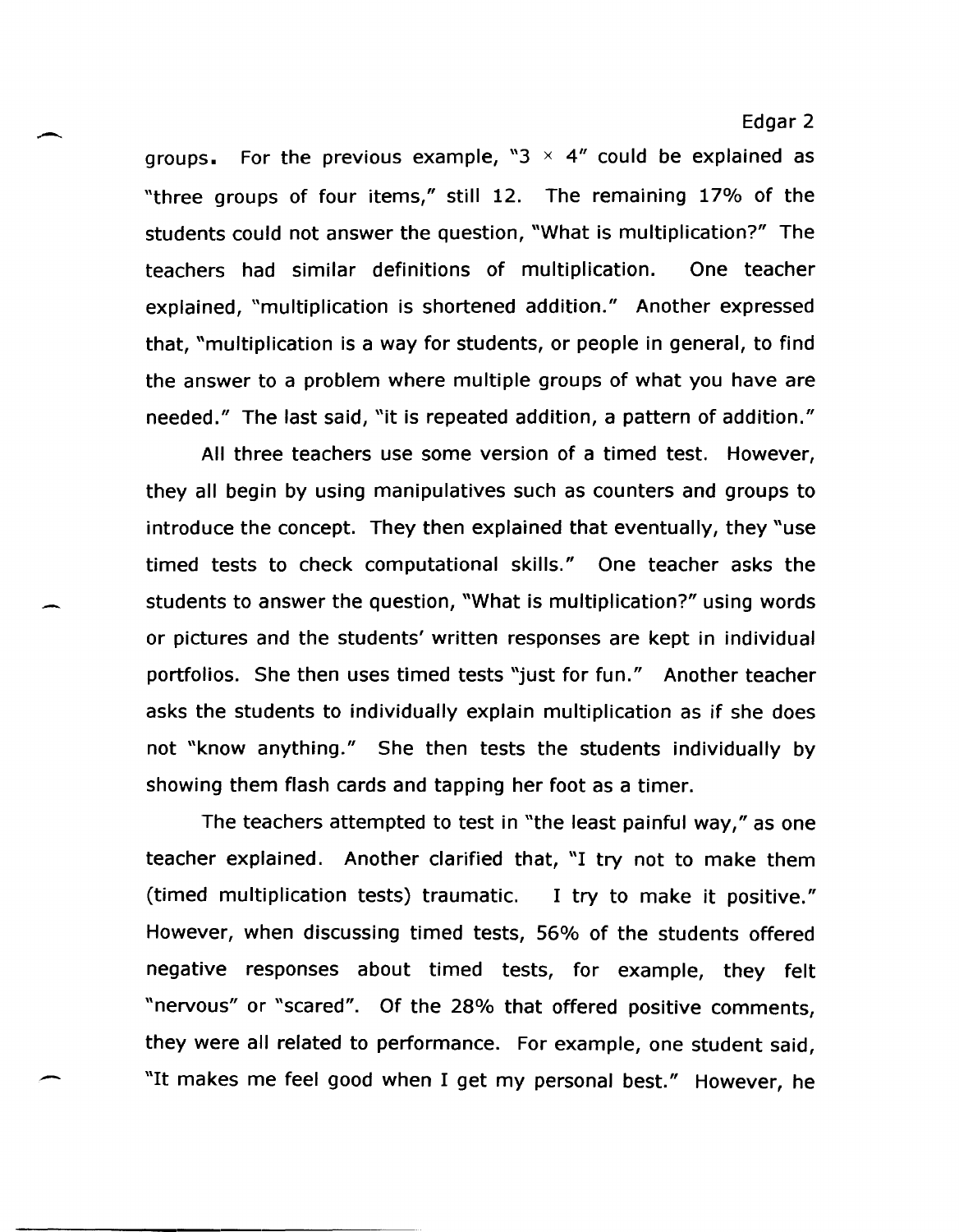-- Edgar 3 followed with, "Some people could feel down like they don't know their multiplication." His use of "like" could express that the other student might "know his multiplication," but just did poorly on the test and therefore believes he is inadequate.

> When asked, "What is 9 times 8?" only 83% of the students were able to correctly reply 72. When asked "Why?", 28% could only offer that 72 was the answer that they had memorized. Another 28% were able to show a "trick" that works with the nines. For example, if one places his hands in front of him, he has ten fingers. If he wants to multiply seven times nine, he puts down his seventh finger. He will be left with six fingers to the left and three to the right. Thus, 7 times 9 is 63. Using a nine was a poor choice for the study because the students knew at least four such "tricks." Seventeen percent of the students answered the question based on groups and some even used upper-level thinking based on the distributive property,  $a(b+c)=ab+ac$ . One student explained that, "9 times 8 equals 72 because 9 times 9 equals 81 and 81 minus 9 is 72." When asked what 8 times 9 equals, all of the students replied that 8 times 9 equals 9 times 8, the commutative property of multiplication. However, when asked "Why?", 87% of the students were only able to offer answers like "because it's the same question basically, just backward" or the numbers are just "switched around." Thirteen percent could not offer an answer. One student did express higher-level thinking when he explained, "72 can be 9 groups of 8 or 8 groups of 9."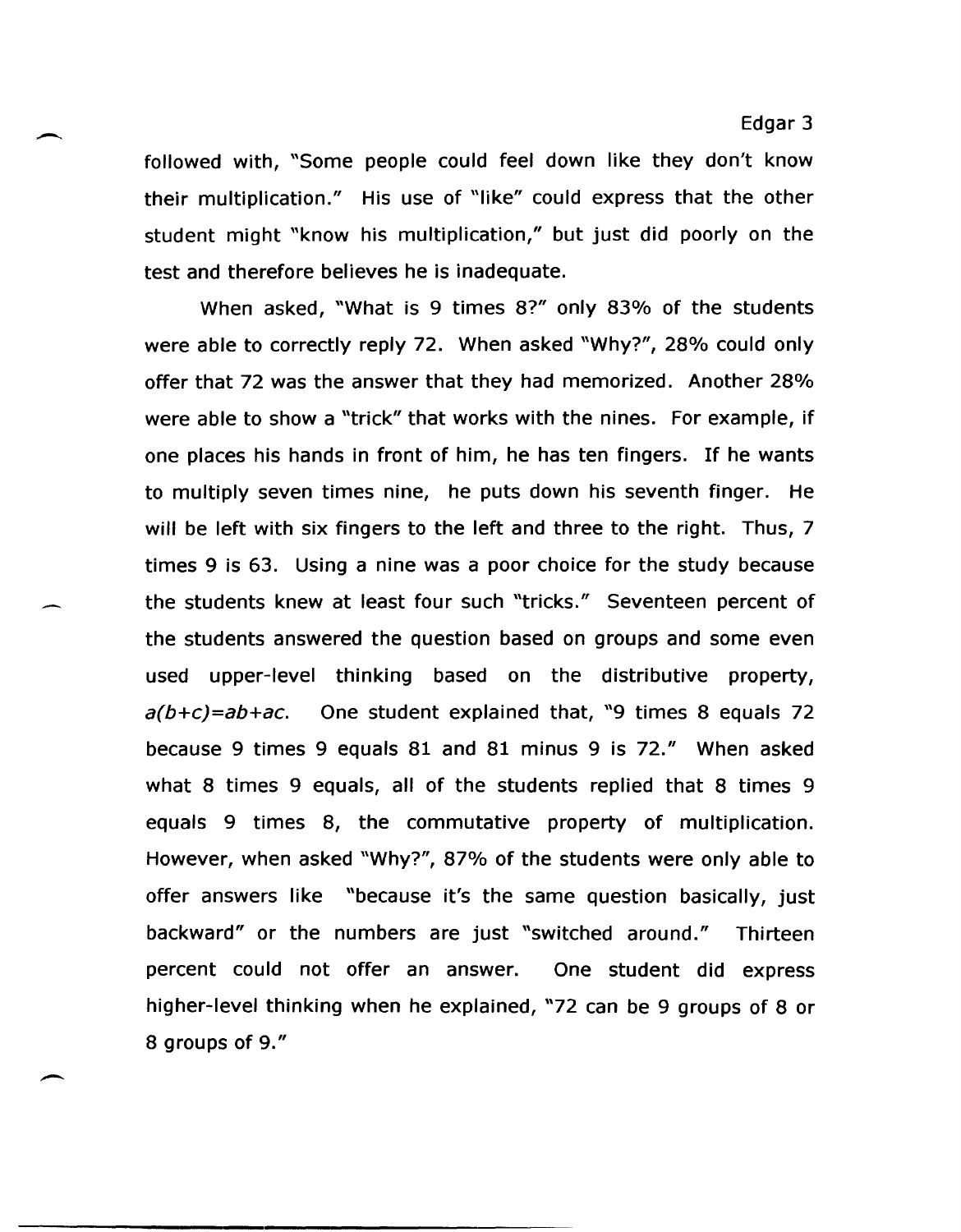Since little purpose exists in possessing a skill if one does not know when to properly use it, another important issue to address is "When is multiplication used?" A vast variety of answers exist since people frequently use the concept. One third of the students could not supply a single occasion in which multiplication is used and another 17% could only respond with in "math" (the subject in school). Most of the students who answered math were unable to come up with any other places in which multiplication is used. Of those that did answer a specific example, two thirds could only offer instances related to stores, specifically grocery stores. The students were able to offer few practical uses of the concept. When asked why they personally need to know how to multiply, 50% of the responses pertained to the students' futures, for example, "in college." Some even simply stated, "for my future." As the National Council of Teachers of Mathematics Curriculum and Evaluation Standards for School Mathematics (NCTM Standards) explains,

-

-.

the mathematics curriculum should include concepts of addition, subtraction, multiplication, and division of whole numbers so that students can develop meaning for the operations by modeling and discussing a rich variety of problem situations; relate the mathematical language and symbolism of operations to problem situations and informal language; [and] recognize that a wide variety of problem situations can be represented by a single operation. (NCTM 41)

According to the study, these students were vastly lagging in this Standard 7 for grades K-4.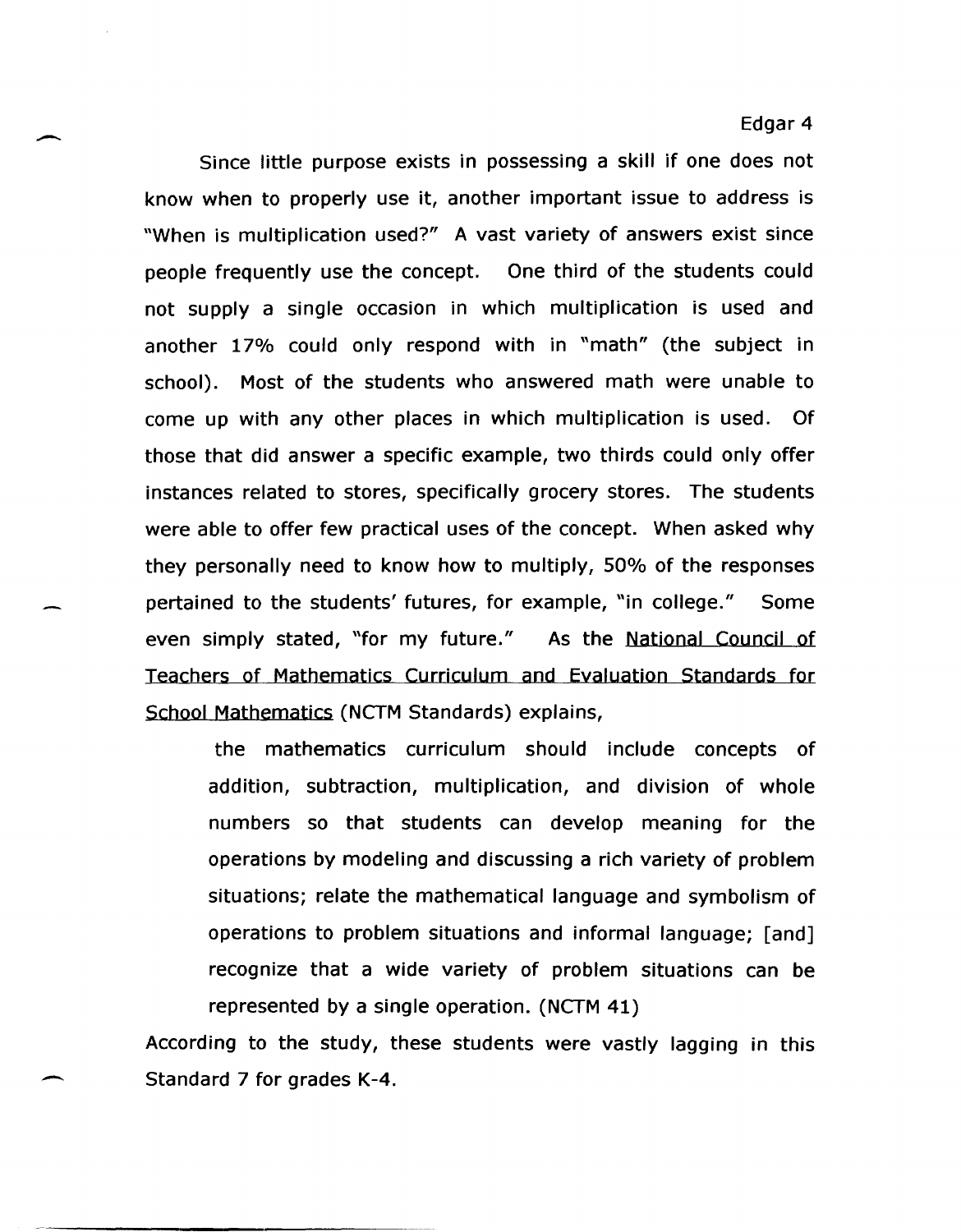Anxiety can stifle some students' motivation and interest. Most students would agree that they worry about grades and that grades are motivators. However, most educators believe that the most important goal should be whether or not the student understood the concept and was then able to apply it, rather than grades. Although ideally, grades would reflect this goal. One student responded that when taking timed tests, "I feel nervous that 1 won't get enough done." This student has veered even further from the goal of understanding the concept by not simply desiring to "get a good grade" but "get enough done." Timed tests can take the student's main focus away from the concept of multiplication. The student has placed an emphasis on the wrong goal.

The NCTM Standards state, "the purpose of computations is to solve problems" (NCTM 44). The purpose of learning the basic multiplication facts must not be overlooked. The Standards continue to explain that a vast majority of computations in the real world today are done by calculators or computers. When people do find themselves computing, estimations are often sufficient. "The importance of teaching children a variety of ways to compute" is discussed in Standard 8 (NCTM 44). "Mental computation and estimation offer exciting opportunities for making computations more dynamic and for developing insights into number relationships" (NCTM 45). The one student in the study that offered the explanation based on the distributive property was quite insightful. He will be able to apply his knowledge of the basic facts for multiplying larger numbers. For example, when he must multiply 3 times 98, he should experience

-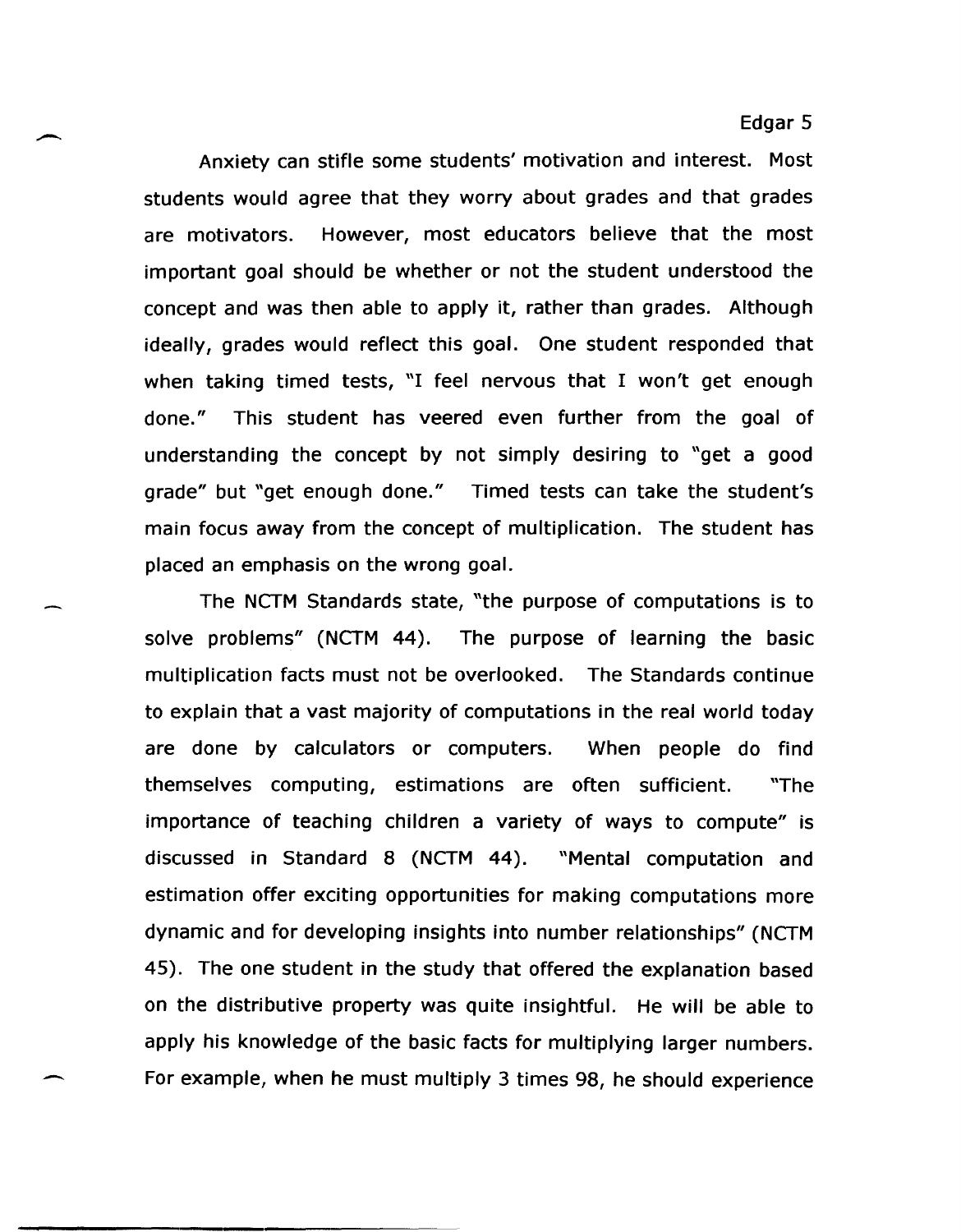# Edgar 6

less trouble understanding that the answer, 294, can easily be found by subtracting 6 from 300. Based again on the distributive property, 3 times 98 equals 3 times (100-2). The frequent use of different methods offers children the opportunity to develop more realistic views of computations and allows the flexibility necessary to choose computing methods. "Both mental computation and estimations should be ongoing emphases that are integrated throughout all computational work" (NCTM 45). Traditional timed multiplication tests have little to do with meeting these goals.

In addition to considering what timed multiplication tests actually test, one must also examine them for gender biases. The so-called "gender-gap" in mathematics is a very controversial current issue which has sparked much media attention. Steven Goldberg published an article in 1989 explaining that, on average, women score 60 pOints less than men on the SAT. This fact promoted the same author to claim, "SAT scores accurately reflect male superiority in math" (21). While this statement angers many educated people for a variety of reasons, the fact that women have consistently scored below men on standardized mathematics tests should raise some concern. While huge career opportunities are open for women, "some critical choices are being ignored -- choices to venture into courses of study and employment in mathematics and sciences" (Contemporary Issues 5). Society is increasingly growing dependent on mathematics. However, women, as well as African Americans, Hispanics, Native Americans, and people with disabilities, are hugely underrepresented in such fields at every level. These fields of study and careers in

-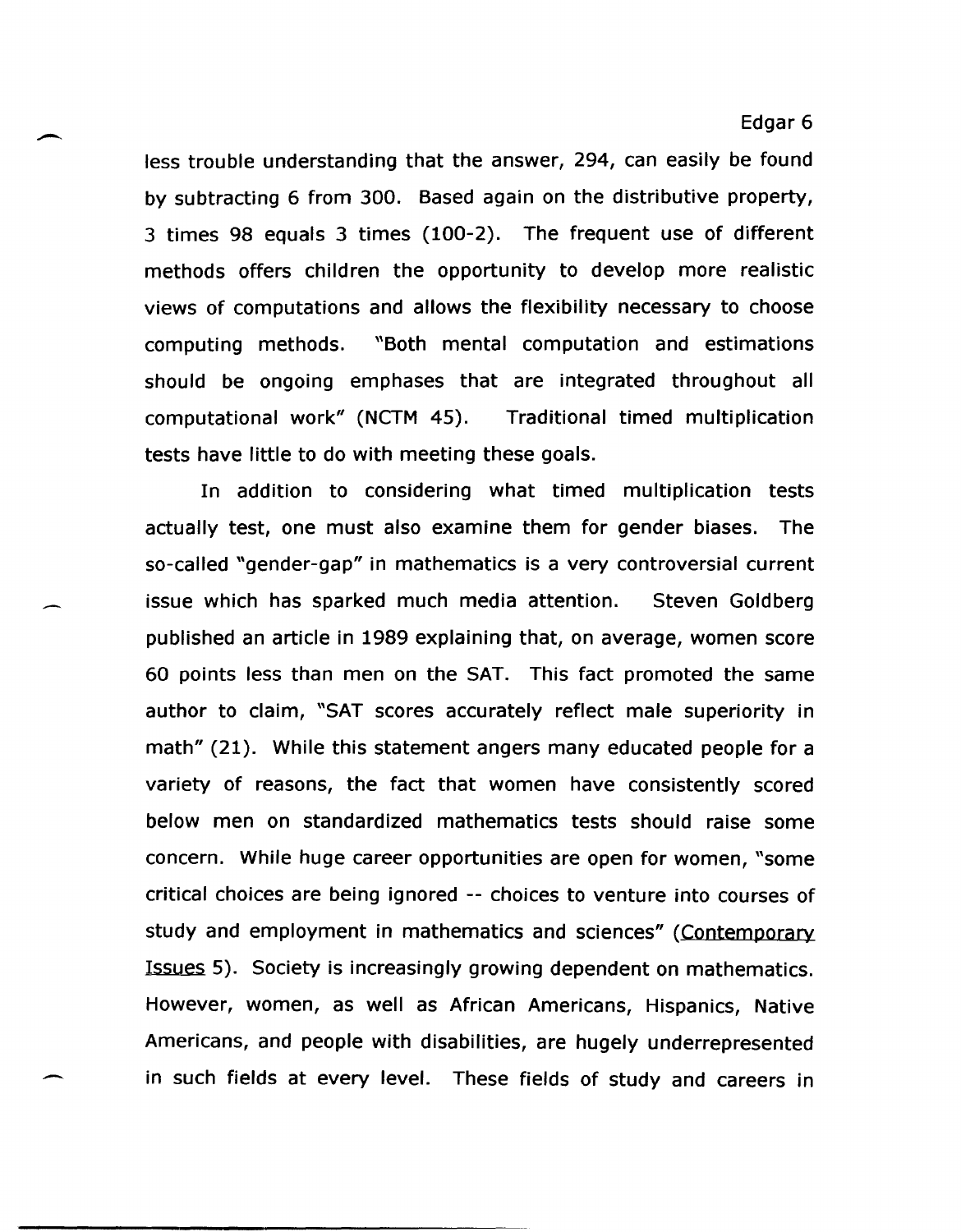general are also very well paying. This lack of representation may relate to the significantly lower average income of women than men. While economic issues alone justify further investigation, "Women may also fail to achieve sufficient mathematical and scientific understanding to become fully knowledgeable citizens" (Contemporary Issues 5).

Two of the teachers interviewed in the study did not notice any gender differences in the performance of the students in mathematics. However, one of the teachers said that usually she does notice a difference, but she has not this year. She said, "the boys pick it (multiplication) up just like that."

"The issue of providing equitable educational opportunities for all students is as important as any issue educators face today" (Miller, Mitchell, and Van Ausdall 437). One must observe some of the occurrences in a typical classroom:

Girls talk significantly less than boys do in class. In elementary and secondary school, they are eight times less likely to call out comments. When they do, they are often reminded to raise their hands while similar behavior by boys is accepted. (Sadker, et al 17)

This quote suggests that impulsive behavior by boys is rewarded. However, the same behavior by girls is corrected. "Substantial evidence exists that from birth females are conditioned by society to more closely follow the rules than males, to be neater, and to be more careful in their approach to problems than males" (Miller, Mitchell, and Van Ausdall 438). Timed tests are almost purely impulsive.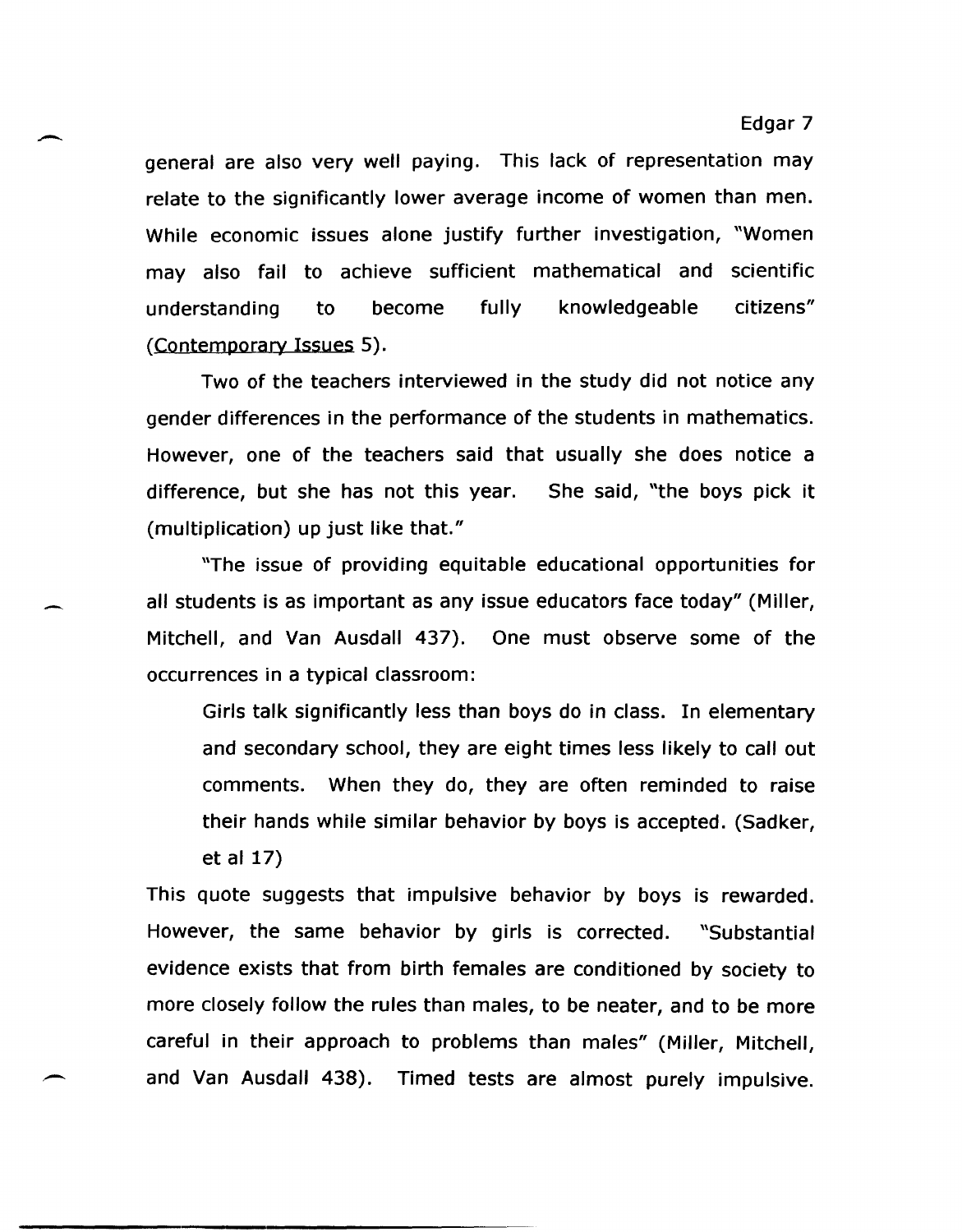When the time constraint is added, one must question if we are testing in a way that encourages one sex to succeed and one to fail since one has obviously been better prepared for the testing method. "If equitable opportunities are provided little will be accomplished if the way achievement is measured is biased and distorts the accomplishments of females and other groups" (Miller, Mitchell, and Van Ausdall 437).

A study by Shelagh Gallagher and Edward Johnson was titled "The Effect of Time Limits on Performances of Mental Rotations by Gifted Adolescents." This study observed the skill of mental rotation by using a testing procedure that allowed students to complete the test after the time limit. They concluded that "the results of this study demonstrate that the reason for differences in spatial ability may have more to do with speed of performance than ability" (41). A study conducted by L. Diane Miller, Charles 1. Mitchell, and Marilyn Van Ausdall similarly suggests that by eliminating the time limit on SAT-type tests, the vast gap between male and female scores was lessened, while it still existed. These two studies expressed that the large gender-gap in scores may have more to do with time restraints than ability. Gallagher and Johnson furthermore warned that "the research also serves as a reminder that many of the tests we use to identify gifted students or otherwise judge the achievements of students value speed of performance over reflective and careful thinking processes" (19).

Since timed multiplication tests seemed to favor certain students, the study expected to observe a correlation between those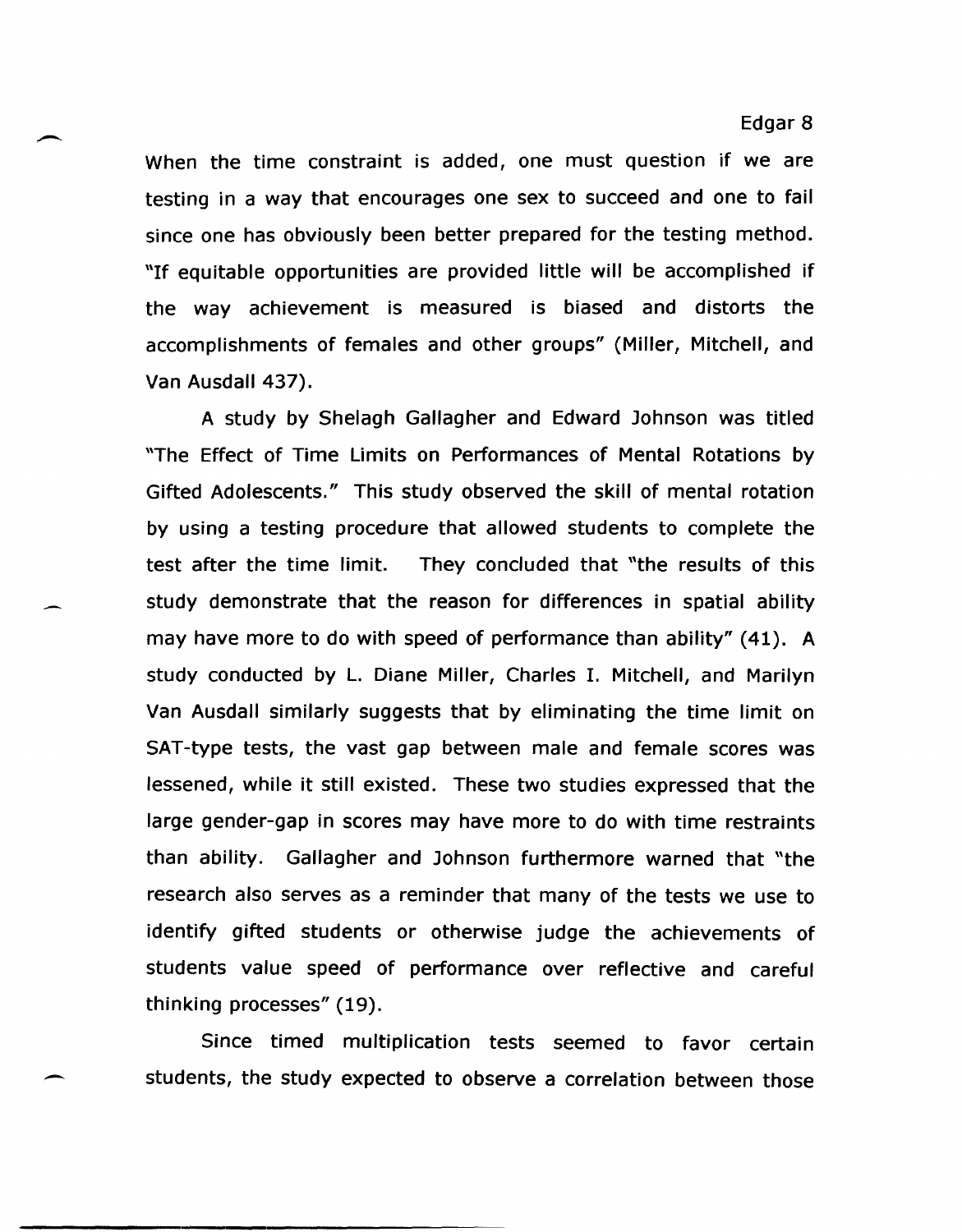# Edgar 9

that had positive feelings toward timed tests and the students that preferred to simply submit an assignment without the opportunity to make revisions. However, no such correlation was found. The study observed the preference of all of the students, even those with negative attitudes towards timed tests, to simply submit a finished assignment. The results of this study merit further scientific investigation in order to draw broad conclusions. Some of the factors that could have influenced the results are too small a sample size, unscientific methods, vast parental involvement with the school and children, and school size.

The consequences of purely memorizing multiplication facts as opposed to understanding the concept of multiplication extend far beyond elementary school. Most adults would agree that the basic facts that were difficult to remember in elementary school are still difficult to recall. Rajendra Jutagir, Ph.D. explains, "With aging comes a normal decline in intelligence and specific functions such as memory" (45). Members of our society must be able to multiply. The quote implies that for many, recalling even a simple multiplication fact can become increasingly difficult as we age. Thus, we need to understand the concept of multiplication in order to figure out the answer to a multiplication fact when memory fails us.

-

-

One basic algebra teacher at Ball State University was "amazed" by the number of students who could not make basic computations. Several of her students were able to successfully complete the algebra on a test, but had multiplied six times seven incorrectly. At first, the problem may appear to lie in memorizing the basic facts. However,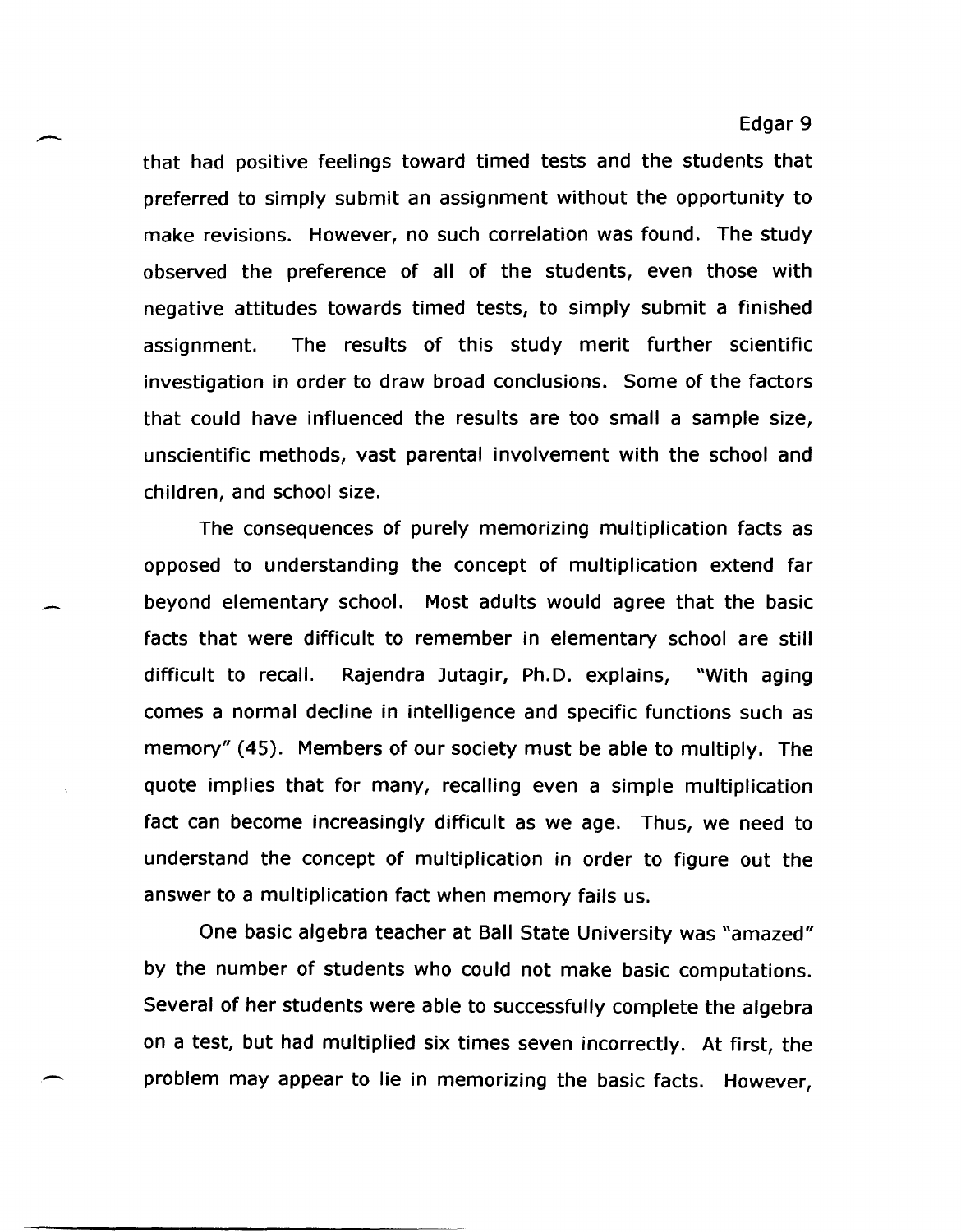based on the information that memory loss occurs with aging and some of her students had learned to multiply almost 20 years ago, she concluded that what the students actually needed was a way to find the correct answer when memory fails. For example, they could actually draw six groups of seven and count the numbers or add seven, six times. In order to be able to complete one of these manual methods of multiplication, the students would need to possess a thorough understanding of the concept of multiplication. The Mathematics Model Curriculum Guide for California explains, if a student "does not have an understanding of the concept represented by a symbol, no amount of practice working with that symbol will help to develop that concept" (CDSE 10). Students deserve to have an understanding of the concept of multiplication so that they can use if later in their lives.

Mathematics is a vast subject. Multiplication is the first concept students must address that is not completely concrete. True mathematics is not about speed. Fermat's Last Theorem, originally written in the margin of Pierre de Fermat's Arithmetica text in the 1600's, was not proved until this decade, over 300 years latter. Most mathematicians would place the values of truth and validity above speed. While time is important, time frames are relevant to the situation. David Clarke, Doug Clarke and Charles Lovitt explain that "It is through our assessment that we communicate most clearly to students which activities and learning outcomes we value" (118). Thus, the fact that one student from the study replied, "Time is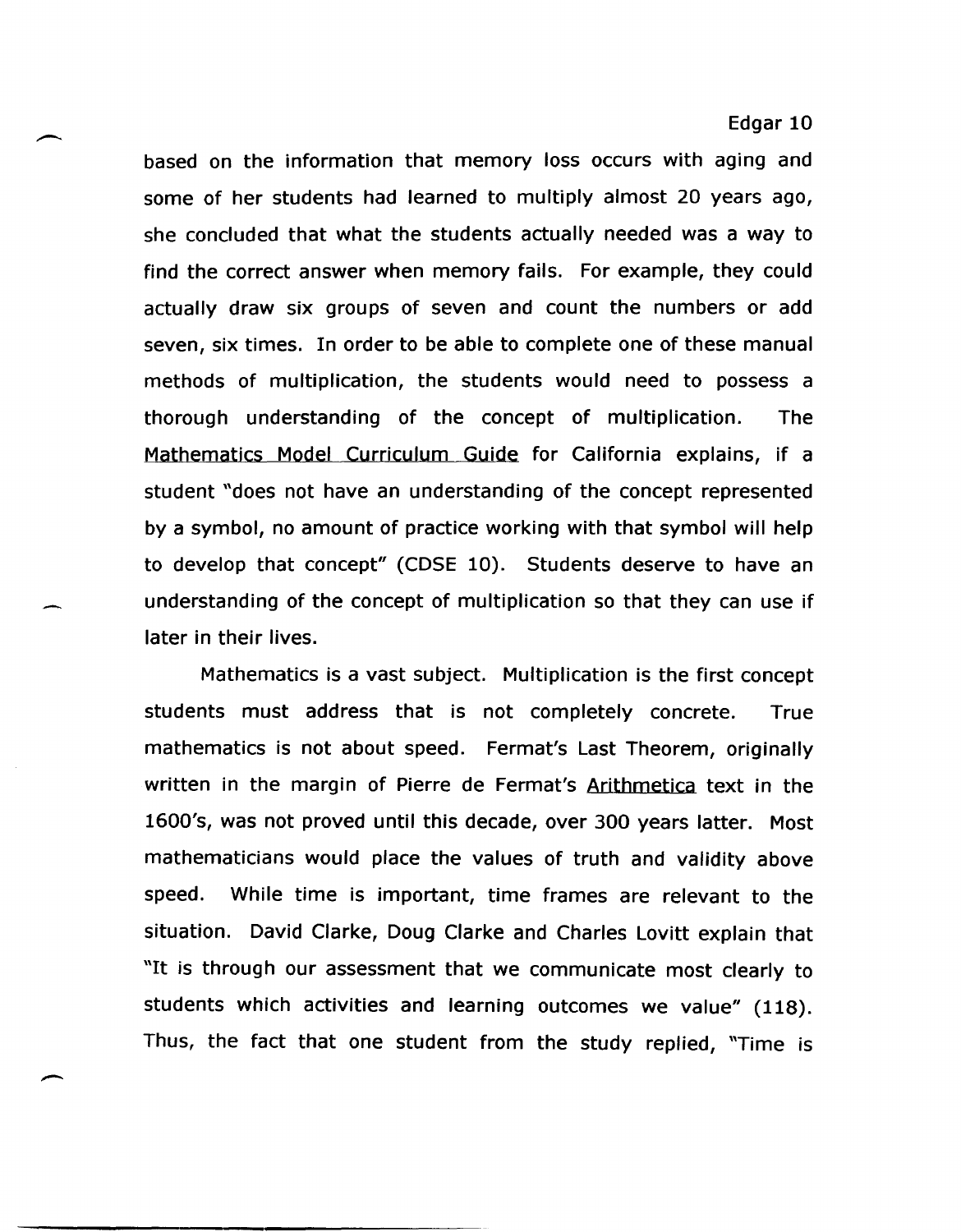REALLY important in math" should not be surprising. However, no student deserves to believe this fallacy about mathematics.

While students do need to be able to recite a given multiplication fact on demand, many reasons exist to question the use of timed tests. Timed tests severely emphasize rote memorization while de-emphasizing a true understanding of the concept. "The thought that teachers may be systematically biased against certain groups of students is not a pleasant one to contemplate, but teachers must be aware that the items chosen for evaluations may be highly prejudiced" (Miller, Mitchell, and Van Ausdall 437). Timed tests also help to create negative feelings, misconceptions, and anxiety about mathematics. Additionally, they could promote the gender differences seen in upper-level mathematics. By using timed tests as a means of evaluation, we are deceiving our students by de-emphasizing their future means of "remembering" and understanding basic facts and estimations and possibly creating a gender difference, negative feelings toward the subject of mathematics, and finally a vast misconception about what truly is mathematics.

-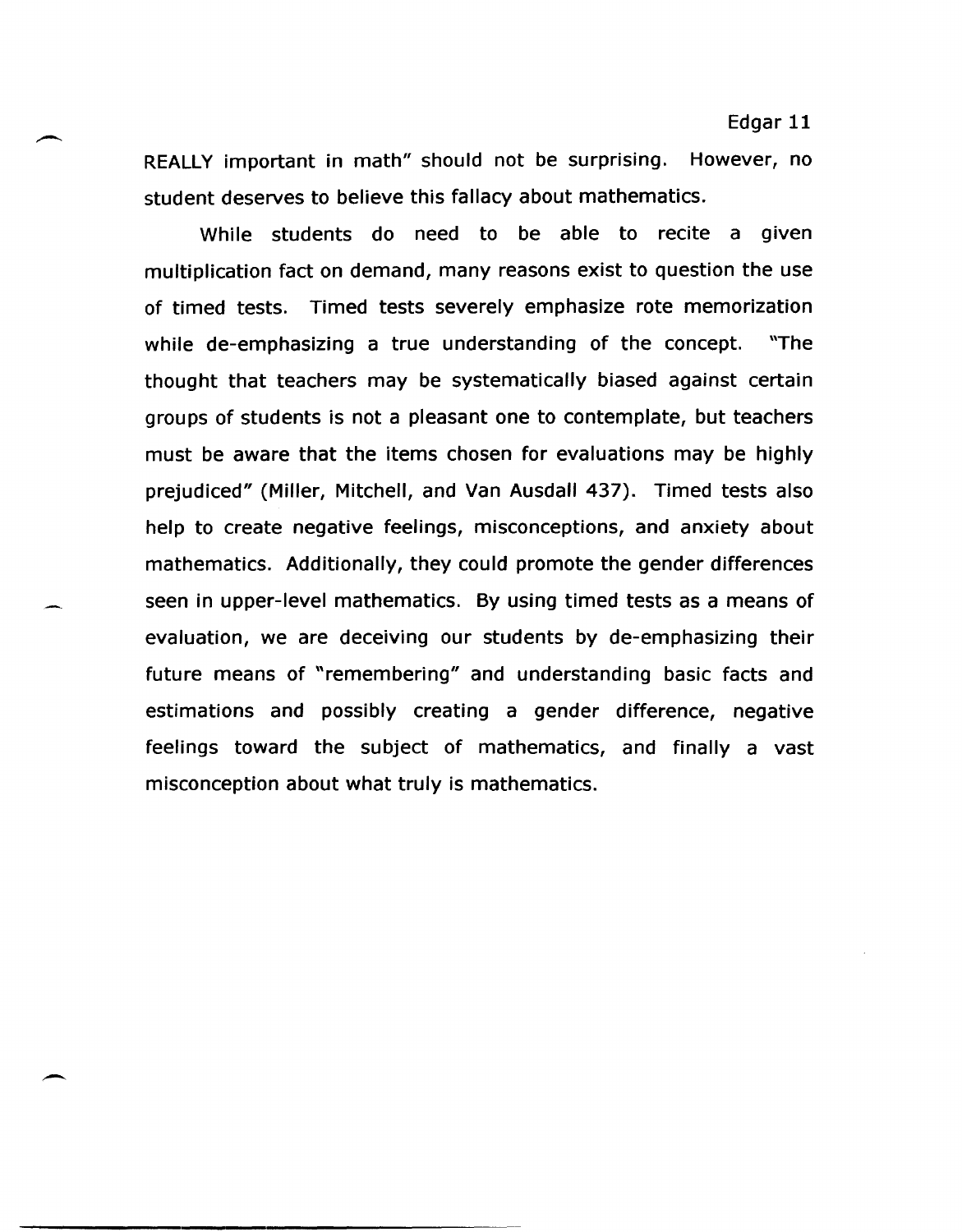#### Works Cited

California State Department of Education (CDSE). Mathematics Model Curriculum Guide, Kindergarten through Grade Eight. Sacramento: CDSE, 1987.

Clarke, David, Clarke, Doug, and Lovitt, Charles. "Changes in Mathematics Teaching Call for Assessment Alternatives." Teaching and Learning Mathematics in the 1900's. Ed. Thomas Coney and Christian Hirsch. Reston, VA: National Council of Teachers of Mathematics, 1995. 118-129.

- Contemporary Issues: Leading Girls to Mathematics, Science, and Technology. Into the World of Today and Tomorrow. New York: Girl Scouts of the USA, 1987.
- Gallagher, Shelagh, and Johnson, Edward. "The Effect of Time Limits on Performance of Mental Rotations by Gifted Adolescents," Gifted Child Quarterly 36.1 (1992):19-22.
- Goldberg, Steven. "Numbers Don't Lie: Men Do Better Than Women" New York Times 5 July 1989: A21.
- Guralnik, DaVid, ed. Webster's New World Dictionary of the American Language. New York: Warner Books, 1987,

Jutagir, Rajendra. "Psychological Aspects of Aging: When Does Memory Loss Signal Dementia?" Geriatrics 49.3 (1994): 45-53.

Miller, Diane, Charles Mitchell, and Marilyn Van Ausdall. "Evaluating Achievement in Mathematics: Exploring the Gender Biases of Timed Testing." Education 114 (1994): 436-438.

 $\overline{\phantom{a}}$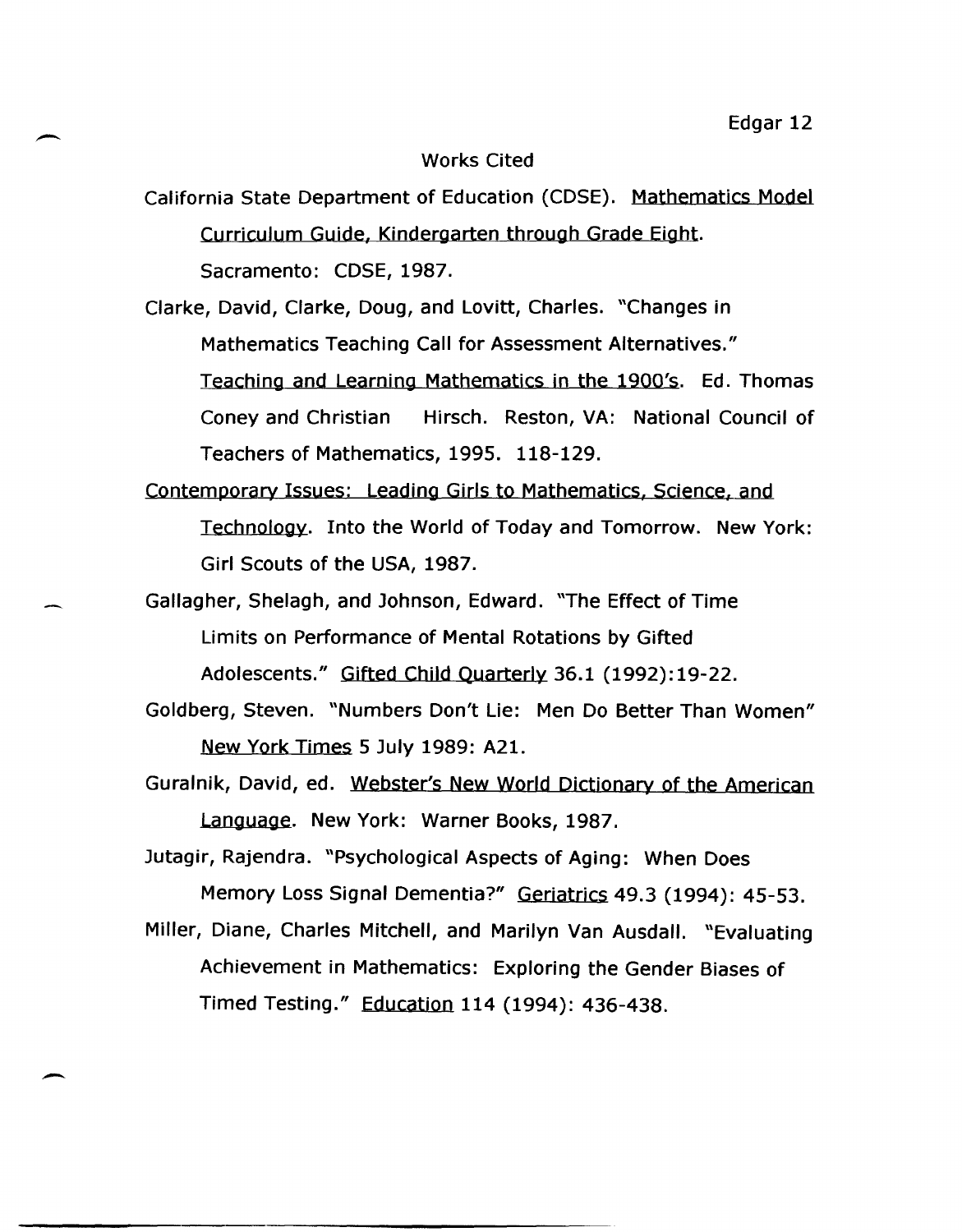- National Council of Teachers of Mathematics (NCTM). Curriculum and Evaluation Standards for School Mathematics. Reston, Virginia: NCTM,1989.
- Pursuing Excellence. report: National Center for Educational Statistics. Available on the World Wide Web at < http://nces.ed.gov/TIMSS> .

 $\overline{\phantom{a}}$ 

-,

Sadker, Myra, et al. "Gender Equity in the Classroom: The Unfinished Agenda." The College Board Review 170 (Winter 1993/1994): 14-21.